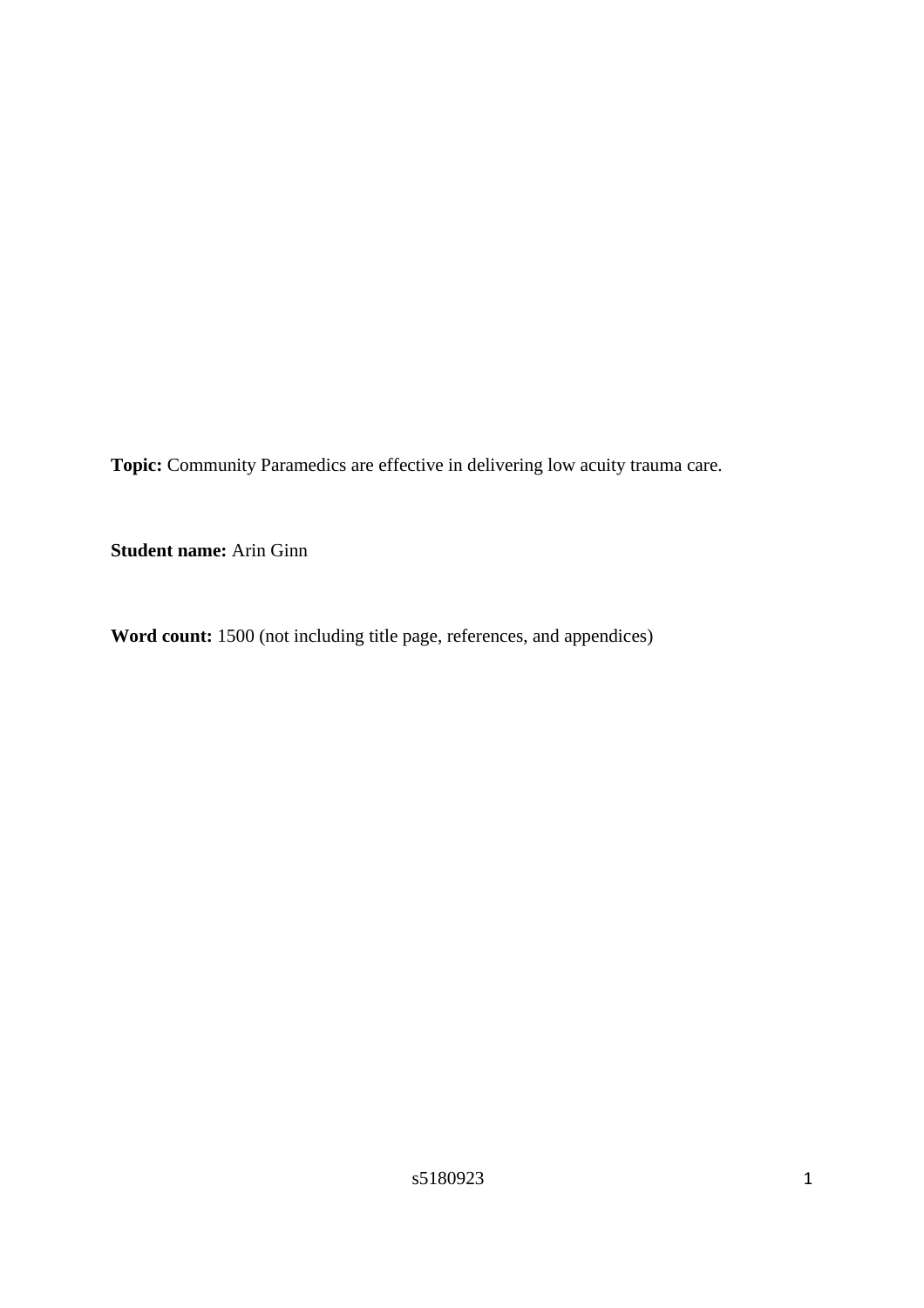### **Clinical Question**

In patients requiring low acuity trauma care (LATC), are Community Paramedics (CP) effective in delivering prehospital LATC to these patients with improved patient outcomes (PO)?

## **Rationale**

Emergency department (ED) overcrowding is a prevalent healthcare issue (Morley et al., 2018). Inefficient prehospital patient triage increases strain on resources, extends ramping time, reduces PO, and increases risk of preventable death and permanent disability. Improved prehospital identification and treatment of LATC can optimise allocation of patient transport to corresponding facilities for their condition (van Rein et al., 2018). Low acuity (LA) trauma can include falls, musculoskeletal injuries, or minor lacerations (Somers et al., 2018). Early clinical trauma intervention can improve PO and reduce likelihood of deterioration (Abhilash & Sivanandan, 2020).

#### **Method**

A PRISMA flow diagram (Page et al., 2021), attached in Appendix 4, search including 3 databases (Medline OVID, CINAHL Complete, Embase) using search strategy ("community paramedic\*") and (prehospital\* or paramed\* or pre-hospital\* or "out of hospital" or out-of-hospital or ambulance\* or "emergency medical technician\*" or "emergency medical service\*" or EMS) and ("low acuity trauma care" or "low acuity" or "trauma care" or trauma\*) yielded 30 results. Inclusion criteria was articles published between 2018 to 2021 written in English. Exclusion criteria was animal studies, inaccessible sources and sources considered least relevant to clinical question. 5 sources were included after manual screening. Search terms, inclusion and exclusion criteria were considered to provide a representative range of results for a new emerging paramedicine specialisation and relevance for future practise. Individual database search results attached in Appendices 1-3. 2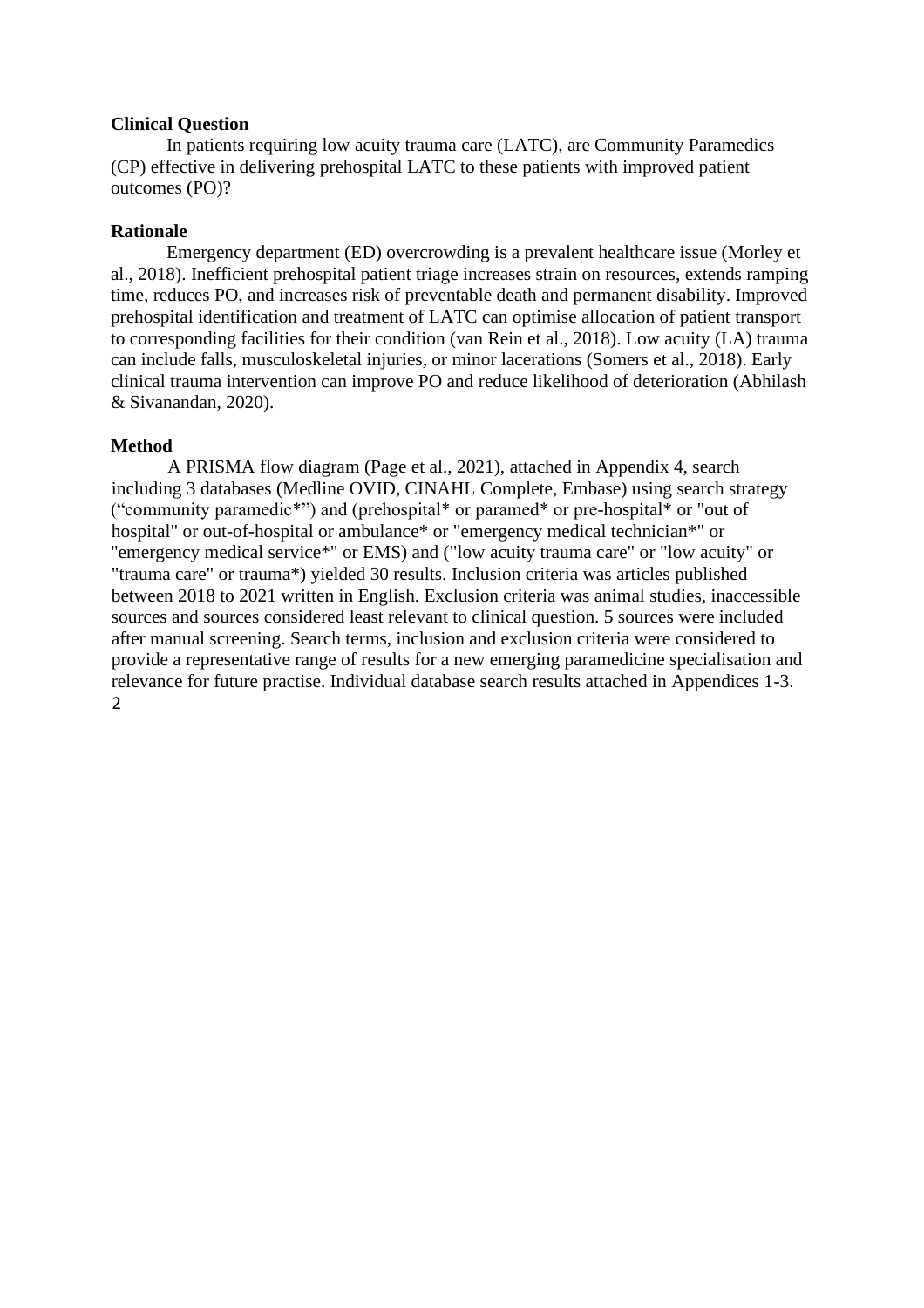| Author(s),<br>Date     | Population: sample<br>characteristics                                                                                                       | Design and<br><b>National Health</b><br>and Medical<br>Research<br>Council Level of<br>Evidence (Page<br>et al., 2014)    | Outcome                                                                                                   | Results                                                                                                                                                                                                                 | Strengths $(+)$ and limitations $(-)$                                                                                                                                                                                                                                                                 |
|------------------------|---------------------------------------------------------------------------------------------------------------------------------------------|---------------------------------------------------------------------------------------------------------------------------|-----------------------------------------------------------------------------------------------------------|-------------------------------------------------------------------------------------------------------------------------------------------------------------------------------------------------------------------------|-------------------------------------------------------------------------------------------------------------------------------------------------------------------------------------------------------------------------------------------------------------------------------------------------------|
| Ontengco,<br>2019      | <b>Maine Medical</b><br>Center ED patients.<br>Mean age 79.9,<br>standard deviation<br>$(8.6)$ . Patient age<br>range 65-104.               | Mixed-method<br>approach from<br>patient data and<br>survey questions<br>as a Likert scale<br>and free text.<br>Level IV. | Patient-initiated<br>visit scheduling<br>to CP-initiated<br>visit scheduling<br>home visit<br>comparison. | 63.1% of injured participants<br>with fall history admitted to<br>trauma services.<br>Study end-stage referral rates<br>sustained at 95.5%.                                                                             | $(+)$ Included patients were LA<br>trauma-related.<br>(+) Study collected quantitative<br>and qualitative data for usage of<br>$CP$ service and its feasibility. $(+)$<br>Consistent age and gender<br>characteristics across groups.                                                                 |
|                        |                                                                                                                                             |                                                                                                                           |                                                                                                           |                                                                                                                                                                                                                         | (-) Study focuses on elderly fall<br>patients than a range of LATC. (-)<br>Small sample size and convenience<br>sample of included patients which<br>reduces validity of findings and has<br>potential for confounding variables.<br>(-) Ethnic demographics mentioned<br>but not discussed in-depth. |
| Somers et<br>al., 2020 | <b>Baltimore City EMS</b><br>transports for LA<br>patients treated by<br>CP involved Minor<br>Definitive Care<br>Now (MDCN)<br>program. 144 | Questionnaire<br>and database<br>systematic<br>review from a<br>pilot program.<br>Level III-2.                            | Number of<br>Maryland ED<br>admitted patients<br>after MCDN<br>screening of LA<br>calls such as falls.    | 144 of 168 patients treated by<br>MDCN, 65% treated on scene.<br>3.2% of these patients went to<br>local ED within 72 hours, 26%<br>were transported to urgent care<br>facility and 0.6% transported<br>to primary care | $(-)$ Not a double-blinded RCT $-$<br>reduces reliability of results. (-)<br>Small sample size in one specific<br>city without control group. (+)<br>Patient care satisfaction survey<br>average 9.45/10 and 11.6% of CP                                                                              |

Table 1: Validity and clinical relevance of evidence.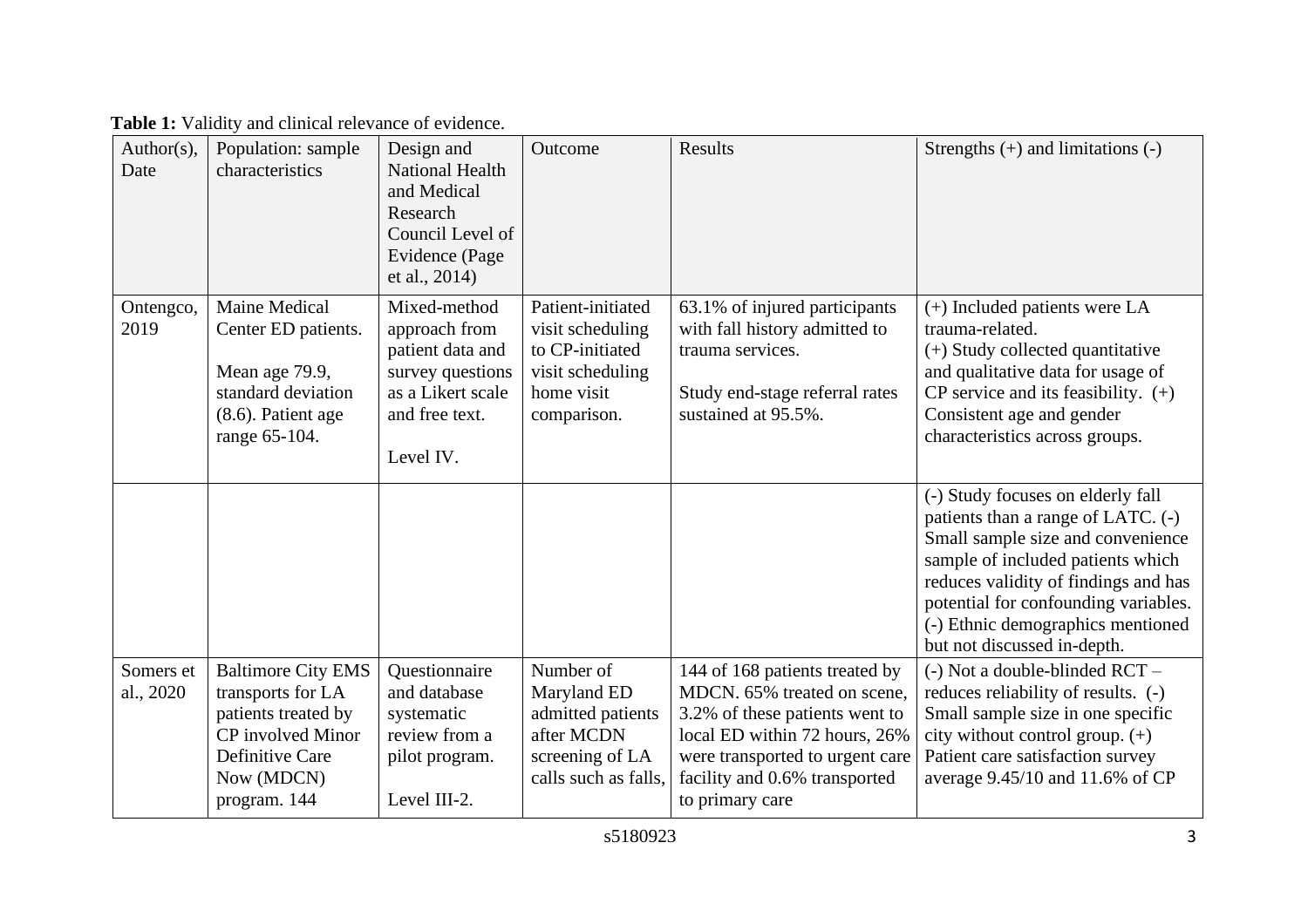|                      | patients with an age<br>range of 18-95.    |                                                                                                                                                    | musculoskeletal<br>injuries or minor<br>lacerations.                                                           | provider for same day<br>appointment, 8.4%<br>transported to ED.<br>$\sim$ 49.8% of patient complains<br>were LA trauma.                                                                                                          | indicating<br>patients<br>transported<br>effective CP LATC.                                                                                                   |
|----------------------|--------------------------------------------|----------------------------------------------------------------------------------------------------------------------------------------------------|----------------------------------------------------------------------------------------------------------------|-----------------------------------------------------------------------------------------------------------------------------------------------------------------------------------------------------------------------------------|---------------------------------------------------------------------------------------------------------------------------------------------------------------|
| Guo et al.<br>(2019) | CP<br>in<br>involved<br>systematic review. | Systematic<br>reviews of RCT<br>and observation<br>studies on<br>effectiveness<br>and safety of CP<br>in assessing and<br>treating LA<br>patients. | Emergency care<br>practitioner<br>program<br>paramedic<br>effectiveness<br>shown by<br>clinical<br>indicators. | CP programs lack robust<br>evidence in reducing<br>emergency calls, ED visits<br>and hospital<br>admissions/readmissions.<br>Most studies did not report on<br>safety outcomes, no<br>significant safety issues were<br>recorded. | (-) Insufficient evidence to<br>conclude CP care is safe.<br>$(+)$ Different studies such as RCT<br>were included in review improving<br>results reliability. |

|  | -<br>evel. |  |  |
|--|------------|--|--|
|  |            |  |  |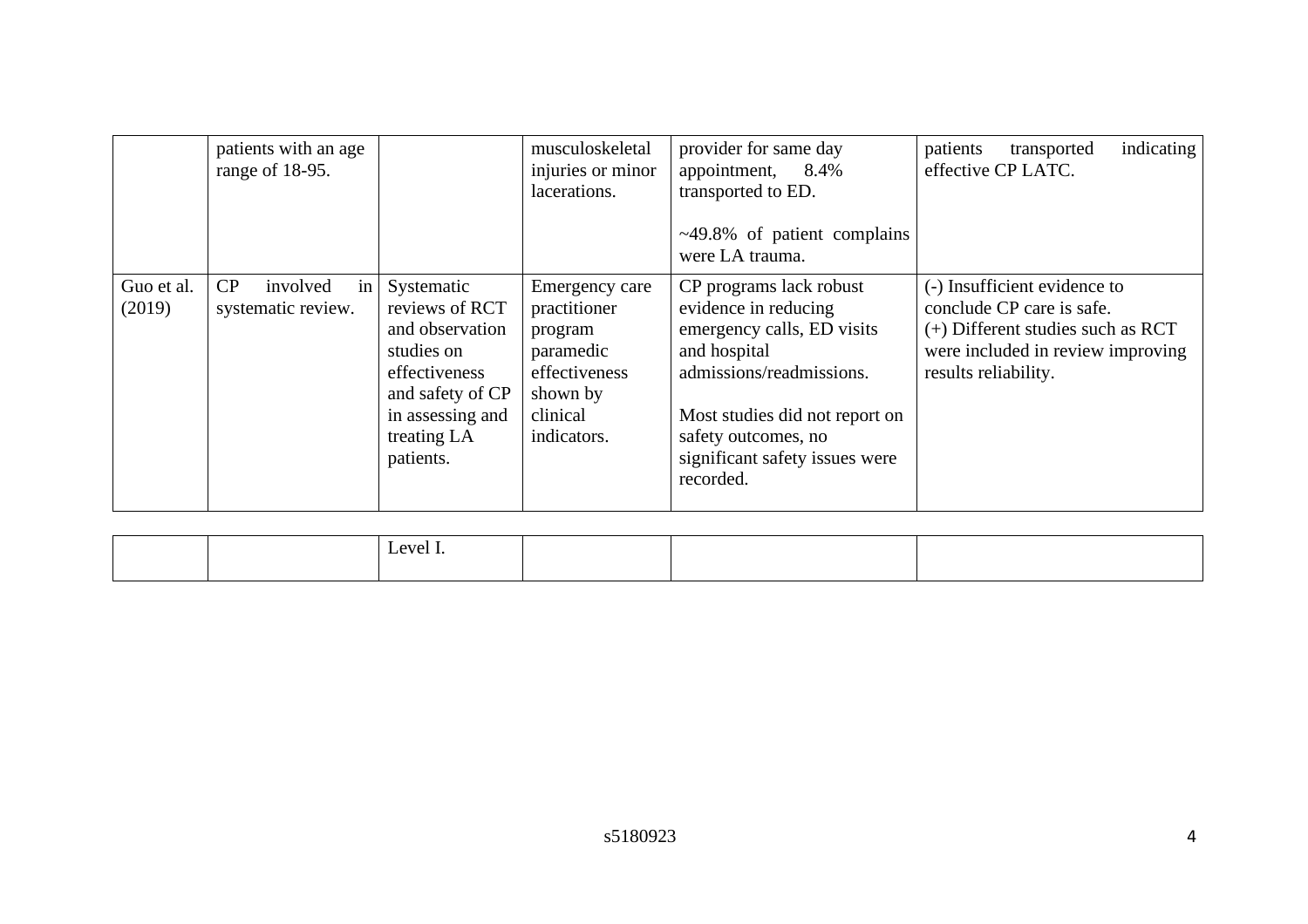| Gingold    | 3725 LA Maryland       | Natural           | Measure effect of | CP screen calls for priority              | $(+)$ Included a control group to    |
|------------|------------------------|-------------------|-------------------|-------------------------------------------|--------------------------------------|
| et al.     | emergency calls        | experiment        | a treat-inplace   | patients needing care.                    | compare the effect of CP program     |
| (2021)     | attended by EMS.       | observational     | and alternative   |                                           | to non-program paramedics. $(+)$     |
|            |                        | study design of   | destination       | <b>Standard</b><br><b>EMS</b><br>response | Clinical outcomes show CP care       |
|            |                        | pilot prehospital | program on ED     | decreased ED transport (12%)              | effectiveness in reduced ED          |
|            |                        | diversion         | transport and     | but no effect case time.                  | transport and time on case and       |
|            |                        | program on ED     | EMS utilisation.  |                                           | patient assessment/identification of |
|            |                        | transport using   |                   | CP patients had 90% reduction             | condition key factor in care. (-)    |
|            |                        | EMS.              |                   | in adjusted relative risk for ED          | Selection bias from CP               |
|            |                        |                   |                   | transport and ~22minute                   | selfscreening patients.              |
|            |                        | Level III-2.      |                   | reduction in ambulance time               | (-) Resource-poor urban area single  |
|            |                        |                   |                   | on task.                                  | program study with low incomes       |
|            |                        |                   |                   |                                           | and health literacy - reduces        |
|            |                        |                   |                   |                                           | generalisability of findings.        |
| Cozzi et   | <b>Grand Rapids</b>    | Retrospective     | Effect of         | CP patients had less trauma               | (-) Limited to one geographical      |
| al. (2020) | metropolitan area      | cohort analysis.  | homebased CP      | complaints (2.8%) than                    | location and EMS - reduces           |
|            | elderly patients       |                   | program on        | control group $(20.6\%)$ .                | generalisability of findings.        |
|            | $($ >65 years) calling | Level III-2.      | elderly patient   |                                           | (-) Not all patients were LA trauma  |
|            | for EMS.               |                   | hospital use      | Less CP patients were                     | patients.                            |
|            |                        |                   | rates.            | transported to $ED(15%)$ than             | $(+)$ CP care improves patient       |
|            |                        |                   |                   | control patients (73%).                   | outcomes in elderly patients such as |
|            |                        |                   |                   |                                           | hospital admission and length of     |
|            |                        |                   |                   | CP patient hospital admission             | stay.                                |
|            |                        |                   |                   | rate (38.6%) and length of                | (+) CP LATC feasibility supported    |
|            |                        |                   |                   | stay (4.7 days) was less than             | by reducing healthcare costs for     |
|            |                        |                   |                   | control patients (59.3% and               | EMS and patients, overall            |
|            |                        |                   |                   | 6.2 days).                                | improving patient health.            |

Table abbreviations: Community Paramedics; CP, Emergency Department; ED, Emergency Medical Service; EMS, Low Acuity; LA, Low Acuity Trauma Care; LATC, Randomised Controlled Trials; RCT.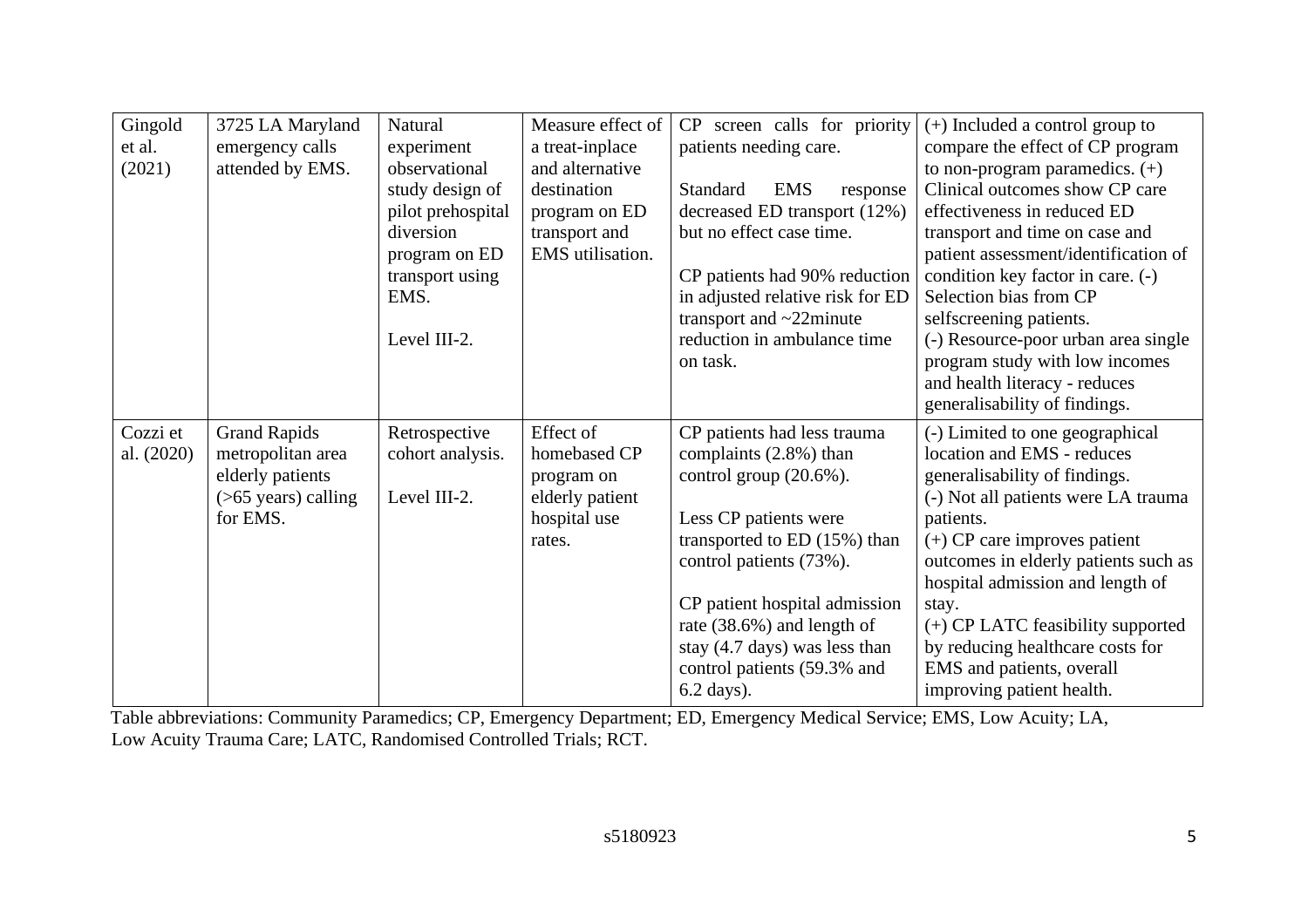## **Conclusions for Practice**

Most included sources had a low evidence level without quality control measures such as a control group, follow-up study, double-blinding and randomised allocation measures to reduce potential bias. The sample populations were small or specific to one location, excluding Guo et al. (2019). The evidence supplies some support for effectiveness of prehospital LATC by CP, however there is no direct or robust evidence to support a firm claim. However, CP research have supporting evidence for safety, satisfaction, and clinical indicators for effectiveness of CP LA care as well as some evidence of potential feasibility by reducing healthcare and resource cost.

CP are part of an interdisciplinary healthcare team for safe immediate and long-term holistic care extending to health education, health monitoring and service referral, particularly in underserviced and disadvantaged communities (Martin & O'meara, 2020) (Leyenaar et al., 2019) (Bigham et al., 2013). CP reduce high acuity case rates from early intervention, decreased use of EMS and hospitalisation rates, improving feasibility in certain communities to reduce healthcare costs for EMS and patients (Cameron & Carter, 2019) (Fishe et al., 2019) (Cozzi et al., 2020) (Somers et al., 2020).

Community paramedicine is a new, dynamic, and expanding scope of practice (SOP) (Wilson et al., 2016) (Ford-Jones & Daly, 2020). Further investigation for specific CP skill specialisation for different communities is important to improve effectiveness of LATC (Acker & Tania, 2021). Included sources had common limitation of specific geographic locations, populations and services studied which decreased generalisability of findings. Remote CP make different prehospital long-term decisions such as health monitoring and patient referral to healthcare providers (other than ED) (Bowles et al., 2017). Patient demographics vary between communities. Elderly patients are prone to LA trauma (e.g., falls). CP programs have improved PO, particularly elderly fall patients through severity and treatment diagnosis, and supportive referral services (Breyre et al., 2021) (Ontengco, 2019).

LATC can include urgent emergency care, regular monitoring, primary care, preventive care, informed interdisciplinary clinical referrals and health education which can be provided by CP with a specialised and extended SOP (Bowles et al., 2017) (McManamny et al., 2020) (Leyenaar et al., 2019). This reduces LA trauma burden and allows other patients earlier ED care and increased circulation of ambulances to other dispatches (Ngyuen et al., 2016) (Gingold et al., 2021).

#### **Current Practice Implications**

CP SOP is unclear and not standardised, however evidence of CP provided LATC effectiveness is improved by CP training tailored for specific communities and trauma prevalence. In metro areas CP can specialise in providing LATC care to allow responding ambulance diverting to other dispatches, while in rural areas CP can respond in the absence of available ambulances (Somers et al., 2020). The Queensland Ambulance Service (2018) recruits First Responders (who are not CP) for initial EMS response until paramedic arrival which has been effective in rural or remote locations. Continuation of this program can continue to provide effective LATC, particularly with training appropriate to trauma prevalence in the community. Further research across different socioeconomic and geographic communities is required for greater understanding and implementation of CP services and its effectiveness.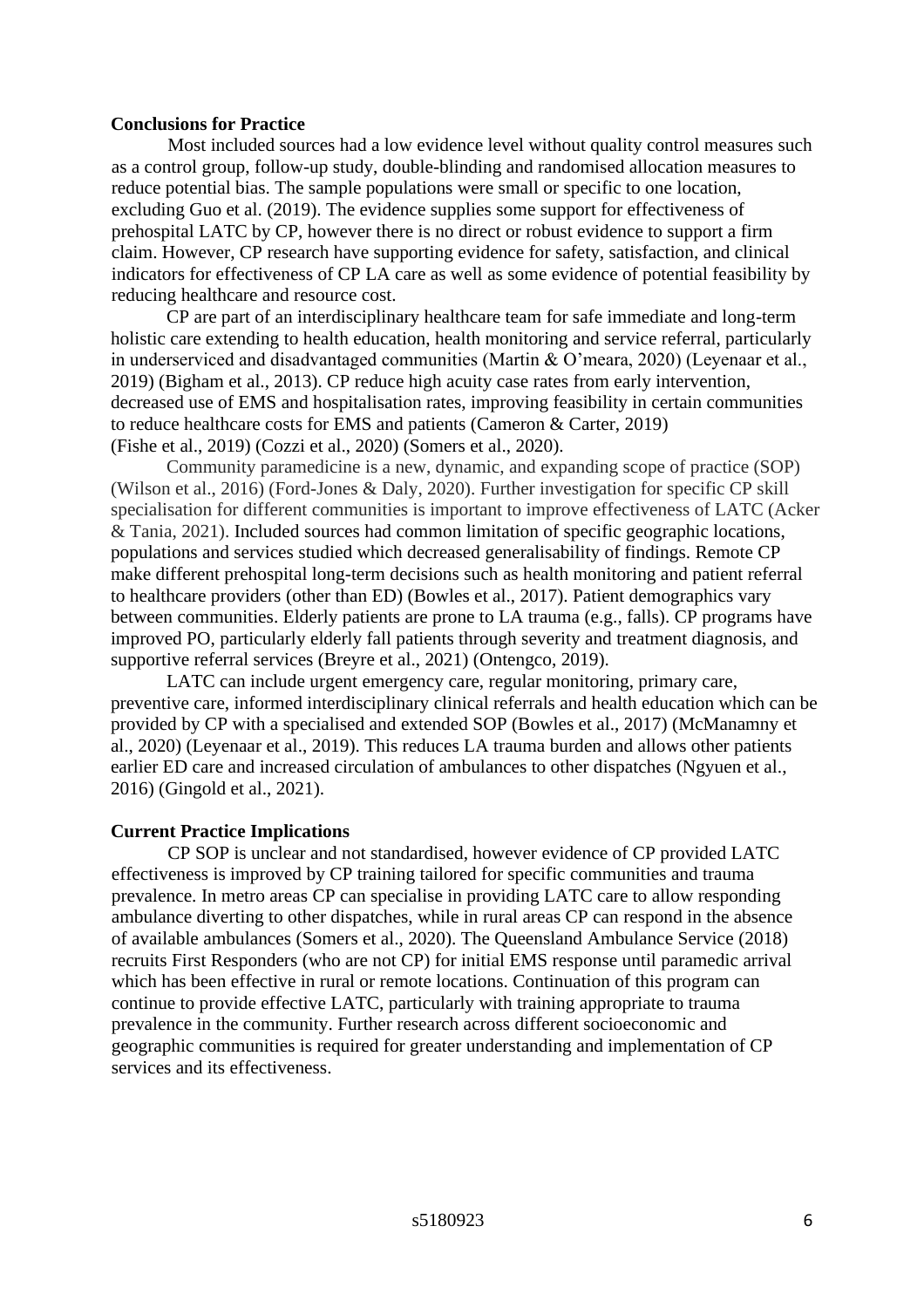## **References**

- Abhilash, K., & Sivanandan, A. (2020). Early management of trauma: The golden hour. *Current Medical Issues, 18*(1), 36-39.
- Bigham, B. L., Kennedy, S. M., Drennan, I., Morrison, L. J. (2013). Expanding paramedic scope of practice in the community: a systematic review of the literature. *Prehospital Emergency Care, 17*, 361-72. https://dx.doi.org/10.3109/10903127.2013.792890
- Bowles, R., van Beek, C., & Anderson, G. (2017). Four dimensions of paramedic practice in Canada: Defining and describing the profession. *Australasian Journal of Paramedicine, 14*(3), 1–11.

https://doiorg.libraryproxy.griffith.edu.au/10.33151/ajp.14.3.539

- Breyre, A., Taigman, M., Salvucci, A., & Sporer, K. (2021). Effect of a Mobile Integrated Hospice Healthcare Program on Emergency Medical Services Transport to the Emergency Department [Article in Press]. *Prehospital emergency care : official journal of the National Association of EMS Physicians and the National Association of State EMS Directors*, 1-7. https://doi.org/10.1080/10903127.2021.1900474
- Cameron, P., Carter, A. (2019). Community paramedicine: a patch, or a real system improvement?. *CJEM Canadian Journal of Emergency Medical Care, 21*, 691-693. https://dx.doi.org/10.1017/cem.2019.439
- Cozzi, N., Barnhart, C., Fennema, P., Nelson, G. C., Rushton, M. J., Chassee, T., & Jones, J. S. (2020). 9 Using Home-Based Community Paramedics to Reduce Emergency Department Utilization by High-Risk Elder Patients [Conference Abstract]. *Annals of Emergency Medicine*, *76*(4), S4. https://doi.org/10.1016/j.annemergmed.2020.09.019
- Fishe, J. N., Lynch, S., & Milzman, D. (2019). Pediatric behavioral health-related emergency medical services encounters: A statewide analysis [Conference Abstract]. *Academic Emergency Medicine*, *26*, S243-S244. https://doi.org/10.1111/acem.13756
- Ford-Jones, P. C., & Daly, T. (2020). Filling the gap: Mental health and psychosocial paramedicine programming in Ontario, Canada [Article in Press]. *Health & social care in the community*. https://doi.org/10.1111/hsc.13189
- Gingold, D. B., Stryckman, B., Liang, Y., Harris, E., McCarren, W. L., & Marcozzi, D. (2021). Analysis of an Alternative Model of Definitive Care For Low-Acuity Emergency Calls: A Natural Experiment [Article in Press]. *Journal of Emergency Medicine*. https://doi.org/10.1016/j.jemermed.2021.07.063
- Guo, B., Corabian, P., & Yan, C. (2019). Is community paramedicine a safe/ effective alternative to usual care? [Conference Abstract]. *International Journal of Technology Assessment in Health Care*, *35*, 67.
- Leyenaar, M. S., Strum, R. P., Batt, A. M., Sinha, S., Nolan, M., Agarwal, G., Tavares, W., & Costa, A. P. (2019). Examining consensus for a standardised patient assessment in community paramedicine home visits: A RAND/UCLA-modified delphi study. *BMJ Open, 9*(10), e031956-e031956[.](https://doi.org/10.1136/bmjopen-2019-031956) <https://doi.org/10.1136/bmjopen-2019-031956>
- Martin, A., & O'meara, P. (2020). Community paramedicine through multiple stakeholder lenses using a modified soft systems methodology. *Australasian Journal of Paramedicine, 17*, 1-11. https://doi.org/10.33151/ajp.17.793
- McManamny, T., Jennings, P. A., Boyd, L., Sheen, J., & Lowthian, J. A. (2020). Paramedic involvement in health education within metropolitan, rural and remote australia: A narrative review of the literature. *Australian Health Review, 44*(1), 114- 120. https://doi.org/10.1071/AH17228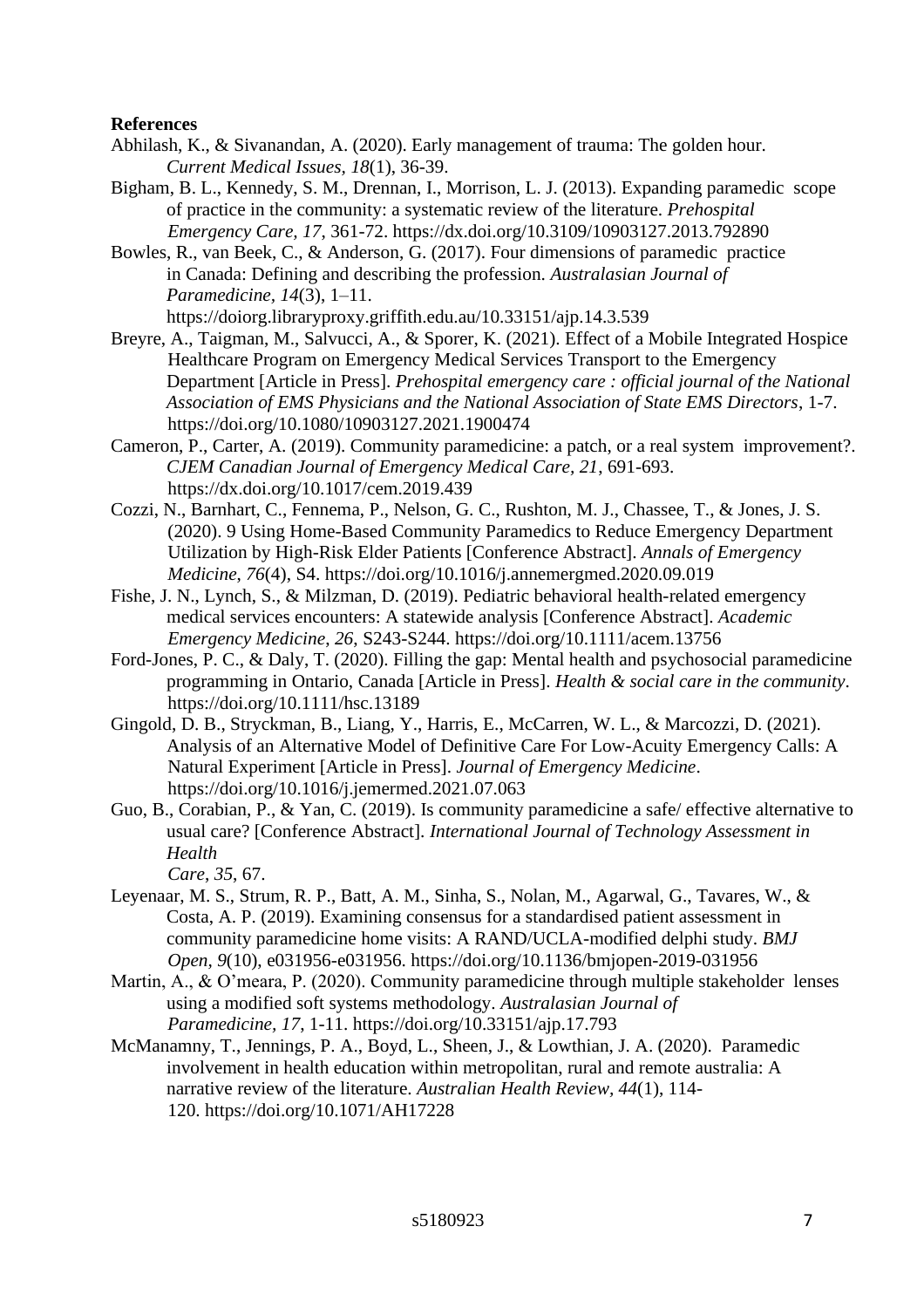Morley, C., Unwin, M., Peterson, G. M., Stankovich, J., & Kinsman, L. (2018). Emergency department crowding: A systematic review of causes, consequences and solutions. *PloS one, 13*(8). https://doi.org/10.1371/journal.pone.0203316

National Health and Medical Research Council (2014). Additional levels of evidence and grades for recommendations for developers of guidelines 2008-2010. http://www.aphasiapathway.com.au/?name=NHMRC-Levels-of-Evidence

Nguyen, T. H., Schlesinger, S. A., Masroor, M., Koenig, K. L., Schultz, C. H., & Miller, K. (2016). False estimates of predicted low-acuity complaints in the out-of-hospital and emergency environments [Conference Abstract]. *Annals of Emergency Medicine*, *68*(4), S88.

Ontengco, J. B. (2019). Increasing referrals to a community paramedicine fall prevention program through implementation of a daily management system. *Journal of Trauma Nursing, 26*, 50-58. https://dx.doi.org/10.1097/JTN.0000000000000415

Page, M., McKenzie, J., Bossuyt, P., Boutron, I., Hoffman, T., & Mulrow, C. (2021). The PRISMA 2020 statement: an updated guideline for reporting systematic reviews. *BMJ, 372*(71). https://doi.org/10.1136/bmj.n71

Queensland Ambulance Service (2018). Queensland Ambulance Service – Volunteers. State of Queensland (Queensland Ambulance Service) 1998-2020. *Queensland Government.* https://www.ambulance.qld.gov.au/volunteerrecruitment.html

Somers, S., Brown, J., Fitzpatrick, S., Landi, C., Gingold, D. B., & Marcozzi, D. (2020). Innovative Use of Emergency Medicine Providers in an Urban Setting to Reduce Overutilization of 9-1- 1 [Article]. *Journal of Emergency Medicine*, *59*(6), 836-842.

https://doi.org/10.1016/j.jemermed.2020.07.003 van Rein, E., van der Sluijs, R.,

Houwert, R., Gunning, A., Lichtveld, R., Leenen, L., & Heijl, M. (2018). Effectiveness of

prehospital trauma triage systems in selecting severely injured patients: Is comparative analysis possible?. *The American Journal of* 

*Emergency Medicine. 36.* https://doi.org/10.1016/j.ajem.2018.01.055

Wilson, M. H., Habig, K., Wright, C., Hughes, A., Davies, G., Imray, C. H. (2015). Pre- hospital emergency medicine. *Lancet, 386*, 2526-34. https://dx.doi.org/10.1016/S0140-6736(15)00985-X

# **Appendix 1**

*Medline OVID source search results.* 

Bigham, B. L., Kennedy, S. M., Drennan, I., Morrison, L. J. (2013). Expanding paramedic scope of practice in the community: a systematic review of the literature. *Prehospital Emergency Care, 17*, 361-72.<https://dx.doi.org/10.3109/10903127.2013.792890>

Cameron, P., Carter, A. (2019). Community paramedicine: a patch, or a real system improvement? *CJEM Canadian Journal of Emergency Medical Care, 21*, 691-693. <https://dx.doi.org/10.1017/cem.2019.439>

Ontengco, J. B. (2019). Increasing referrals to a community paramedicine fall prevention program through implementation of a daily management system. *Journal of Trauma Nursing, 26*, 50-58.<https://dx.doi.org/10.1097/JTN.0000000000000415>

Somers, S., Brown, J., Fitzpatrick, S., Landi, C., Gingold, D. B., Marcozzi, D. (2020). Innovative use of emergency medicine providers in an urban setting to reduce overutilization of 9-1- 1. *Journal of Emergency Medicine, 59*, 836-842. <https://dx.doi.org/10.1016/j.jemermed.2020.07.003>

Wilson, M. H., Habig, K., Wright, C., Hughes, A., Davies, G., Imray, C. H. (2015). Pre- hospital emergency medicine. *Lancet, 386*, 2526-34. [https://dx.doi.org/10.1016/S0140-6736\(15\)00985-X](https://dx.doi.org/10.1016/S0140-6736(15)00985-X)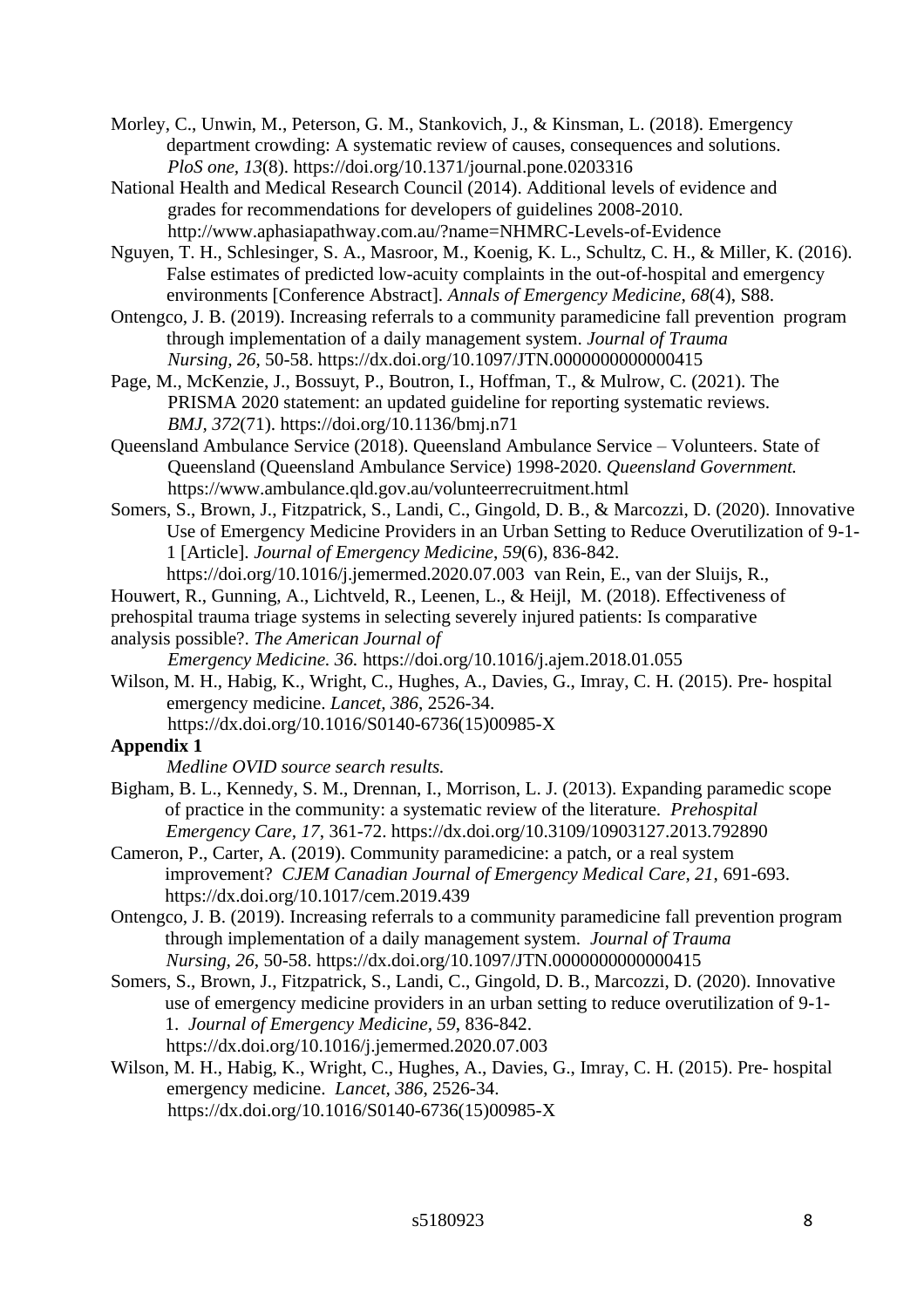## **Appendix 2**

*CINAHL Central source search results.* 

- Perry, N. (2015). EMS World Expo Hits the Jackpot in Las Vegas. *EMS World, 44*(11), 12– 13.
- Bigham, B. L., Kennedy, S. M., Drennan, I., & Morrison, L. J. (2013). Expanding Paramedic Scope of Practice in the Community: A Systematic Review of the Literature. *Prehospital Emergency Care, 17*(3), 361–372. https://doiorg.libraryproxy.griffith.edu.au/10.3109/10903127.2013.792890
- Bowles, R., van Beek, C., & Anderson, G. (2017). Four dimensions of paramedic practice in Canada: Defining and describing the profession. *Australasian Journal of Paramedicine, 14*(3), 1–11.

https://doiorg.libraryproxy.griffith.edu.au/10.33151/ajp.14.3.539

Ontengco, J. B. (2019). Increasing Referrals to a Community Paramedicine Fall Prevention Program Through Implementation of a Daily Management System. *Journal of Trauma Nursing, 26*(1), 50–58.

https://doiorg.libraryproxy.griffith.edu.au/10.1097/JTN.0000000000000415

- Increasing Referrals to a Community Paramedicine Fall Prevention Program Through Implementation of a Daily Management System. (2019). *Journal of Trauma Nursing, 26*(1), E2–E3. https://doiorg.libraryproxy.griffith.edu.au/10.1097/JTN.0000000000000419
- Wilson, M. H., Habig, K., Wright, C., Hughes, A., Davies, G., & Imray, C. H. E. (2015). Prehospital emergency medicine. *Lancet, 386*(10012), 2526–2534. https://doiorg.libraryproxy.griffith.edu.au/10.1016/S0140-6736(15)00985-X

# **Appendix 3**

*Embase source search results.* 

- 2012 Paramedics Australasia Conference. (2013). [Conference Review]. *Australasian Journal of Paramedicine*, *10*(3), 1.
- Acker, J. J., & Johnston, T. M. (2021). The demographic and clinical practice profile of australian remote and industrial paramedics: Findings from a workforce survey [Article]. *Australasian Journal of Paramedicine*, *18*. https://doi.org/10.33151/AJP.18.959
- Bigham, B. L., Kennedy, S. M., Drennan, I., & Morrison, L. J. (2013a). Expanding paramedic scope of practice in the community: a systematic review of the literature [Review]. *Prehospital emergency care : official journal of the National Association of EMS Physicians and the National Association of State EMS Directors*, *17*(3), 361-372.
- Bigham, B. L., Kennedy, S. M., Drennan, I., & Morrison, L. J. (2013b). Expanding paramedic scope of practice in the community: a systematic review of the literature [Review]. *Prehospital emergency care : official journal of the National Association of EMS Physicians and the National Association of State EMS Directors*, *17*(3), 361-372. https://doi.org/10.3109/10903127.2013.792890
- Bowles, R. R., van Beet, C., & Anderson, G. S. (2017). Four dimensions of paramedic practice in Canada: Defining and describing the profession [Article]. *Australasian Journal of Paramedicine*, *14*(3). https://doi.org/10.33151/ajp.14.3.539
- Breyre, A., Taigman, M., Salvucci, A., & Sporer, K. (2021). Effect of a Mobile Integrated Hospice Healthcare Program on Emergency Medical Services Transport to the Emergency Department [Article in Press]. *Prehospital emergency care : official journal of the National Association of EMS Physicians and the National Association of State EMS Directors*, 1-7.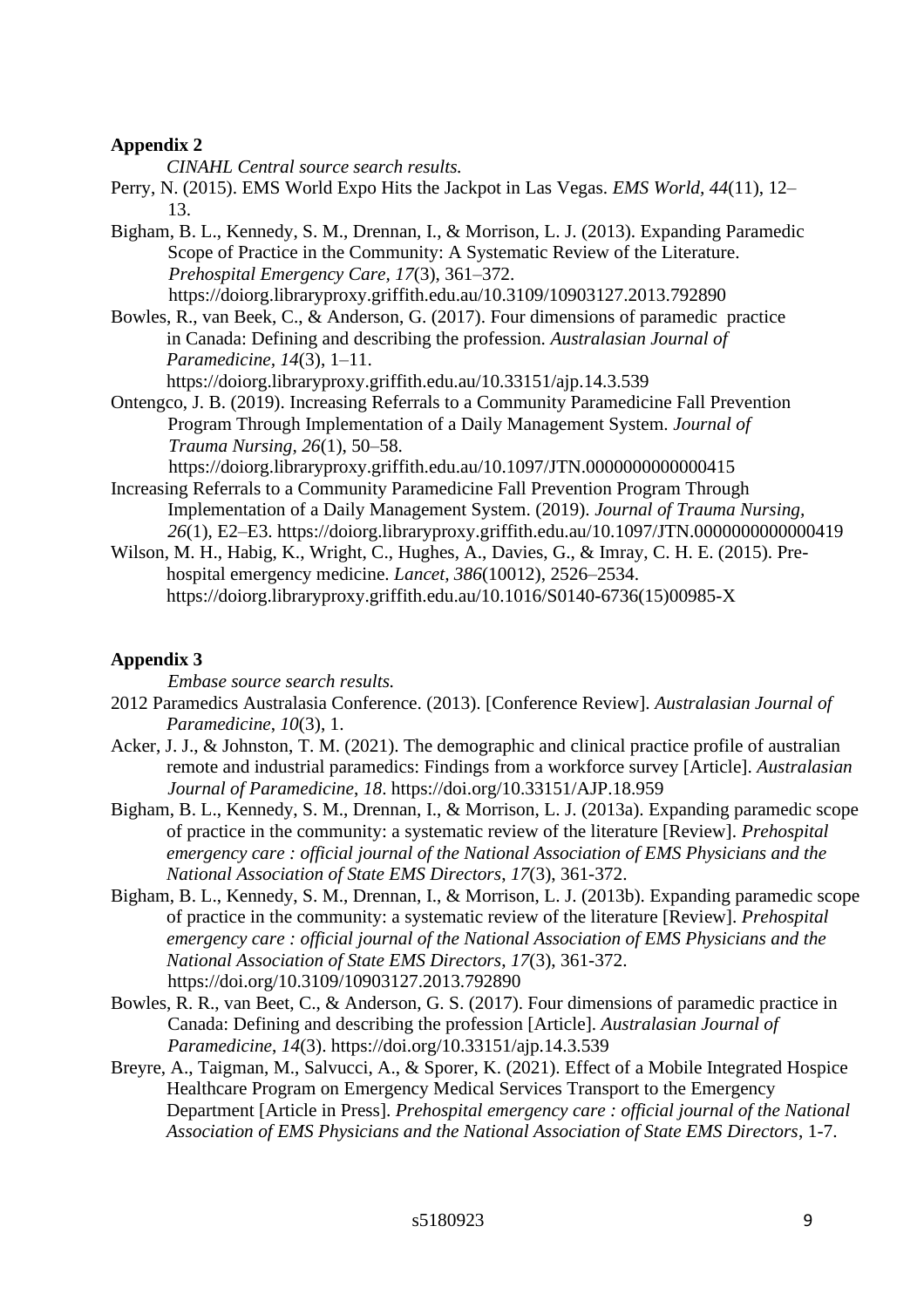https://doi.org/10.1080/10903127.2021.1900474

- Brown, D. R., Carter, A., Goldstein, J., Jensen, J., Travers, A., Dobson, T., & Cosgrove, P. (2016). Evaluating the impact of a novel mobile care team (MCT) on the prevalence of ambulatory care sensitive conditions presenting to emergency medical services in Nova Scotia [Conference Abstract]. *Canadian Journal of Emergency Medicine*, *18*, S83. https://doi.org/10.1017/cem.2016.192
- Cameron, P., & Carter, A. (2019). Community paramedicine: A patch, or a real system improvement? [Note]. *Canadian Journal of Emergency Medicine*, *21*(6), 691-693. https://doi.org/10.1017/cem.2019.439
- Cozzi, N., Barnhart, C., Fennema, P., Nelson, G. C., Rushton, M. J., Chassee, T., & Jones, J. S. (2020). 9 Using Home-Based Community Paramedics to Reduce Emergency Department Utilization by High-Risk Elder Patients [Conference Abstract]. *Annals of Emergency Medicine*, *76*(4), S4. https://doi.org/10.1016/j.annemergmed.2020.09.019
- Fishe, J. N., Lynch, S., & Milzman, D. (2019). Pediatric behavioral health-related emergency medical services encounters: A statewide analysis [Conference Abstract]. *Academic Emergency Medicine*, *26*, S243-S244. https://doi.org/10.1111/acem.13756
- Ford-Jones, P. C., & Daly, T. (2020). Filling the gap: Mental health and psychosocial paramedicine programming in Ontario, Canada [Article in Press]. *Health & social care in the community*. https://doi.org/10.1111/hsc.13189
- Gingold, D. B., Stryckman, B., Liang, Y., Harris, E., McCarren, W. L., & Marcozzi, D. (2021). Analysis of an Alternative Model of Definitive Care For Low-Acuity Emergency Calls: A Natural Experiment [Article in Press]. *Journal of Emergency Medicine*. https://doi.org/10.1016/j.jemermed.2021.07.063
- Guo, B., Corabian, P., & Yan, C. (2019). Is community paramedicine a safe/ effective alternative to usual care? [Conference Abstract]. *International Journal of Technology Assessment in Health Care*, *35*, 67.
- Increasing Referrals to a Community Paramedicine Fall Prevention Program Through Implementation of a Daily Management System. (2019). [Article]. *Journal of trauma nursing : the official journal of the Society of Trauma Nurses*, *26*(1), E2-E3. https://doi.org/10.1097/JTN.0000000000000419
- Masroor, M., Schlesinger, S. A., Nguyen, T. H., Koenig, K. L., Schultz, C. H., & Miler, K. (2016). Paramedics receiving training in low acuity complaints demonstrate safety in alternate destination disposition recommendations [Conference Abstract]. *Annals of Emergency Medicine*, *68*(4), S48.
- Nguyen, T. H., Schlesinger, S. A., Masroor, M., Koenig, K. L., Schultz, C. H., & Miller, K. (2016). False estimates of predicted low-acuity complaints in the out-of-hospital and emergency environments [Conference Abstract]. *Annals of Emergency Medicine*, *68*(4), S88.
- Ontengco, J. B. (2019). Increasing Referrals to a Community Paramedicine Fall Prevention Program Through Implementation of a Daily Management System [Article]. *Journal of trauma nursing : the official journal of the Society of Trauma Nurses*, *26*(1), 50-58. https://doi.org/10.1097/JTN.0000000000000415
- Somers, S., Brown, J., Fitzpatrick, S., Landi, C., Gingold, D. B., & Marcozzi, D. (2020). Innovative Use of Emergency Medicine Providers in an Urban Setting to Reduce Overutilization of 9-1- 1 [Article]. *Journal of Emergency Medicine*, *59*(6), 836-842. https://doi.org/10.1016/j.jemermed.2020.07.003
- Wilson, M. H., Habig, K., Wright, C., Hughes, A., Davies, G., & Imray, C. H. E. (2015). Prehospital emergency medicine [Review]. *The Lancet*, *386*(10012), 2526-2534. https://doi.org/10.1016/S0140-6736(15)00985-X